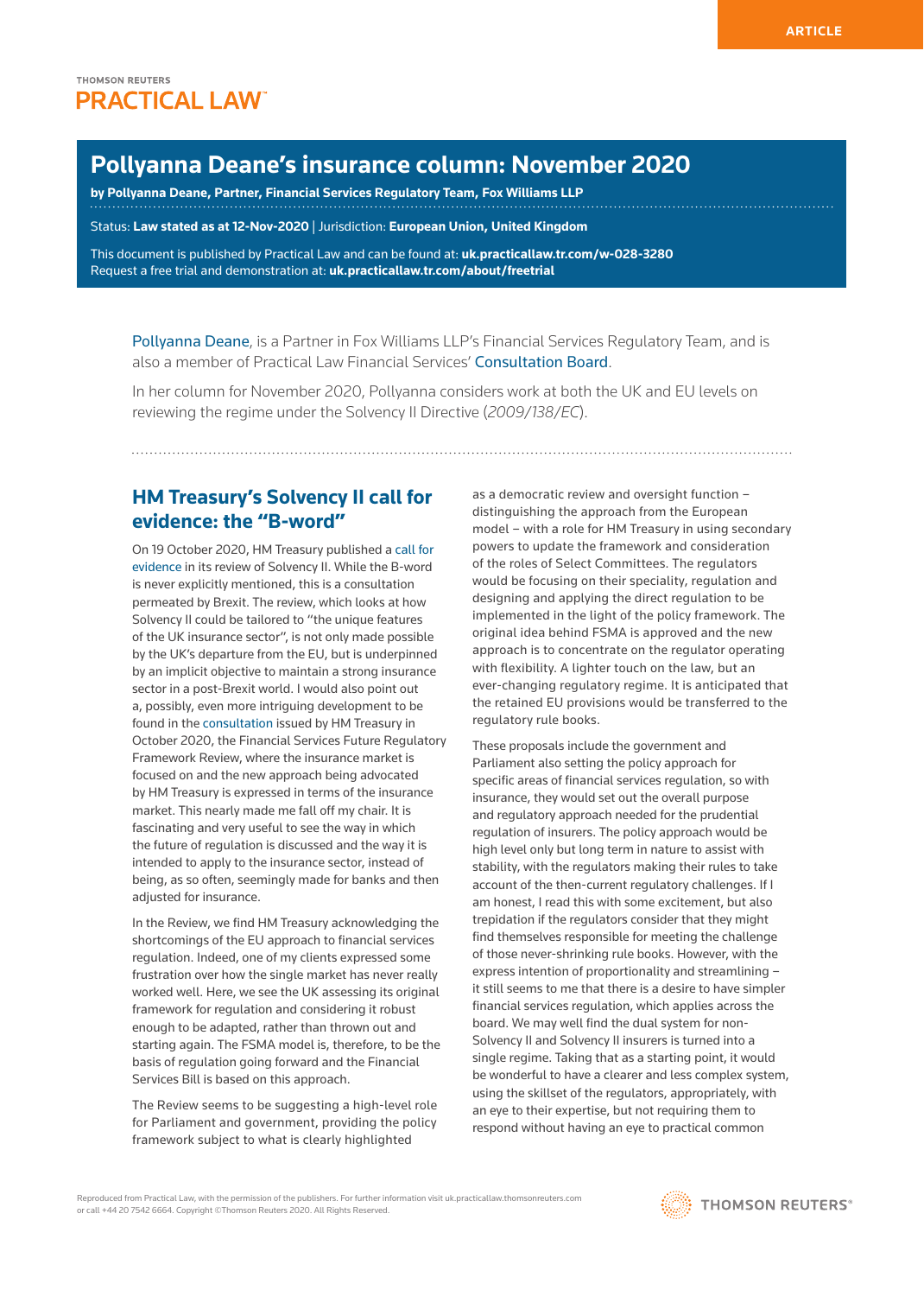sense and market requirements. While not expecting them to be an easy touch, it would be useful to see our regulators distinguished for their ability to support the market and the consumer. This, after all, is something to be aspired to post-Brexit.

However, in the Solvency II call for evidence, HM Treasury have made a conscious effort to avoid becoming embroiled with Brexit rhetoric and instead focus on lauding the UK insurance sector and the UK financial sector as a whole, which John Glen MP, Economic Secretary to the Treasury, notes:

"plays a vital role in supporting the wider economy, creating jobs across the UK, supporting SMEs, contributing taxes, driving regional growth and investment, tackling climate change and embracing technology and innovation".

It is interesting, however, to note the differing perception of Solvency II between the UK and the EU insurance markets. I have been working with my associate, Georgina Candy (who has put together much of this) to look at the way in which the continental European review compares and contrasts with the UK review of Solvency II. For EIOPA too has been busying itself with a review project and has already been consulting on future changes, with the consultation now closed. There is a stronger sense of reticence from EIOPA and some respondents to radically reform the Solvency II regime. The Department of Finance of Ireland (responsible for the administration of public finances in the Republic of Ireland) has praised the regime, submitting that:

"Solvency II has shown itself to be very important to the stability of the European insurance market and an important piece of legislation in strengthening the Single Market and augmenting the European Union's Four Freedoms … this is particularly the case in view of the departure of the United Kingdom from the European Union".

The Federation Francaise de l'Assurance gives Solvency II a slightly more ambivalent accreditation, noting that the "Insurance industry has welcomed the application of Solvency II directive" but goes on to plead that EIOPA ensures "stability both in the design and the outcome of Solvency II". This a recurring theme from submissions, many of which seek that any reforms are not disproportionately costly. The submissions are, however, a mixed bag and as we shall see later some respondents feel that certain reforms do not go far enough.

However, despite the differing enthusiasm for the Solvency II regime at large, there is clear alignment between the reforms proposed by EIOPA and those proposed by HM Treasury.

#### **Matching adjustment**

A notable area of reform is the eligibility requirements of assets and liabilities that qualify under the matching adjustment (MA).

UK life insurers, in particular, have relied on the MA to meet their requisite capital requirements. Notably, many restructure their assets for MA qualification purposes. Methods like securitisation have been used to convert floating cash flows into fixed cash flows and subsequently meet the eligibility requirements. However, HM Treasury states that this practice is an "unintended consequence" which is "costly … and may represent a barrier to smaller insurance firms seeking to benefit from the matching adjustment". The government therefore proposes to ease the eligibility requirements, which could suggest a departure from the EU regime.

EIOPA has also considered the practice of restructuring assets, acknowledging that "the process to assess the MA suitability of a complex restructured asset … requires NSA resource". As such, it proposes to streamline the supervisory process through the introduction of the "look-through" approach, which will guide NSAs in determining whether certain restructured assets are eligible under the MA. The "look-through" principle will comprise of relevant considerations as to the underlying (unrestructured) asset and others relevant to the nature of the restructuring, including whether the cash flows concerned are sufficiently fixed term.

## **SCR calculation**

Another area under review is the solvency capital requirement (SCR) calculation. HM Treasury proposes greater use of adjustments to the standard formula to provide for SCRs that better reflect firms' risk profiles, allowing them to avoid the use of complex internal models. EIOPA is also working on a proposal for simplifying the calculation.

Additionally, HM Treasury is looking at allowing the PRA greater flexibility in setting capital requirements. Such flexibility will allow capital requirements to better reflect the risk profile of the firm in question, and subsequently (HM Treasury hopes) prompt re-allocation of resources into long-term investment options.

#### **Reporting requirements**

HM Treasury acknowledges that there may be scope to refine the reporting requirements without compromising the safety of policyholder protection. This could entail the extension of existing reporting waivers or the removal of certain reporting requirements.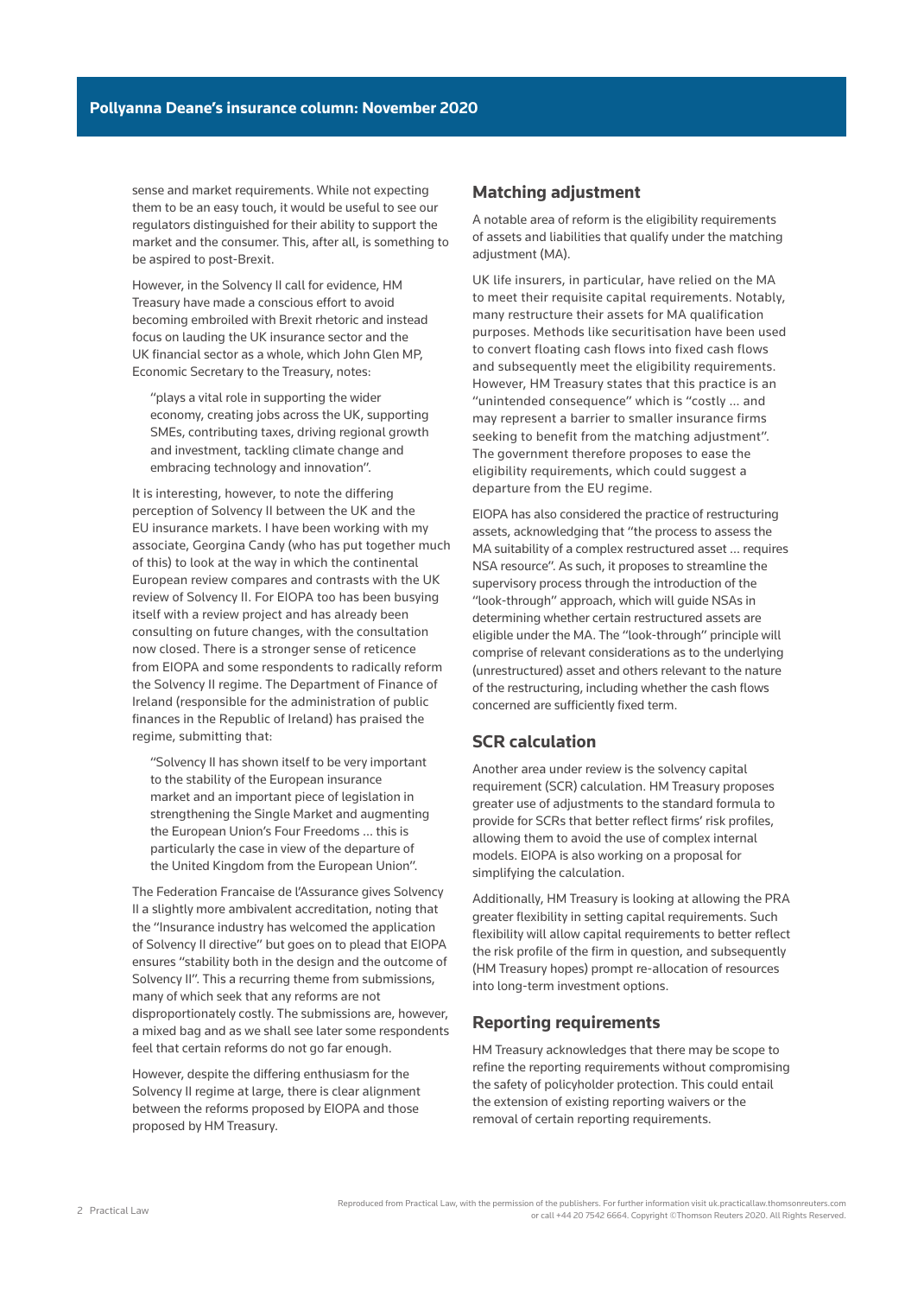The concern of disproportionate reporting requirements is also felt on the continent, but certain respondents feel that it is not being addressed adequately. ACA Luxembourg Insurance and Reinsurance Association submit that "the current proposals do not meet these objectives [of ensuring that the reporting burden on firms is proportionate], particularly for internal model firms, for which the additional reporting requirements are particularly onerous".

### **Thresholds for regulation by the PRA under Solvency II and mobilisation of new insurance firms**

Both HM Treasury and EIOPA propose to raise the thresholds determining which firms are within Solvency II. This will be welcomed by smaller insurance companies who currently pay high costs to comply with the regulatory requirements in return for disproportionate benefits in terms of policyholder protection.

HM Treasury has paired this adjustment with proposed reform of the requirement that new firms that expect to reach the threshold within five years are subject to the full application of Solvency II from the point of authorisation.

These potential reforms may allow new players and InsurTech firms into the UK market, an aim bolstered by the PRA's "New Insurer Start-Up Unit" (NISU).

#### **Risk margin**

Notably, HM Treasury lists "Risk Margin", the capital buffer insurers hold for non-hedgeable risks, as the first area of reform.

A particular driver for this reform is the unanticipated volatility of the risk margin (particularly when interest rates are low) for those conducting long-term business. Such volatility has led UK life insurers to rely on the purchase of offshore reinsurance in a bid to reduce such impacts. However, the impact of these reinsurance practices on policyholder security is debated. The Institute and Faculty of Actuaries report that there may be a desire from global reinsurers to acquire UK longevity risk as a way of diversifying their portfolio of US mortality risk. If this view is accepted, then increased reinsurance may well increase policyholder protection since the longevity risk is ending up with firms that are better placed to handle the risk than UK direct insurers. On the other hand, the report also warns that such reinsurers may not fall within the jurisdiction of Solvency II, thereby holding lower (if any) risk margin. Such transfer of risk would amount to regulatory arbitrage and lower protection for policyholders. Notwithstanding this potential impact on policyholder protection, HM

Treasury has also noted that these practices increase the complexity of supervising life insurers.

Contrastingly, EIOPA has maintained that it will not be recalibrating the risk margin calculation. While multiple non-UK supervisors have previously downplayed the need to reform the risk margin, this laissez-faire is not welcomed by all non-UK insurers. Finance Norway have submitted that they are:

"disappointed by EIOPA's decision to maintain the status quo. The risk margin is excessively high, especially for long-term business and its sensitivity to interest rates is another source of artificial volatility … EIOPA should put more effort into this area as mandated in the CFA".

### **Branch capital requirements for foreign insurance firms**

Perhaps another Brexit-fuelled reform is HM Treasury's argument that the imposition of capital requirements on non-UK firms operating as branches is of limited use because the branch cannot fail independently of the insurance firm. Removing such requirements would encourage insurance firms located outside the UK to establish a branch in the UK as it would become a less burdensome and less costly task.

HM Treasury has also made an open call for any additional reforms that could ensure the continued attractiveness of the UK as a destination for branches of non-UK firms. I can think of several here, which I shall be looking to promote. The first would be that HM Treasury should facilitate access to, and provide analysis of, all the data that the regulators have collected to date from Solvency II. I have long thought that the seeds of the next financial crisis will be found in all that information and a systematic review and use of it can only give the industry more certainty and detailed information in the future, which surely will assist their planning and strategy. I would also seek feedback on the valuation of assets. If EMIR can drive a uniform approach to valuation of assets, then the same system would make it easier for insurers to identify and assess their assets. If the regulator wants to ensure that the firms operate in a level playing field then managing the data will definitely go a long way toward achieving that.

# **Conclusions**

The call for evidence presents a promising agenda to bolster the UK insurance sector and, indeed, the wider UK economy.

Ensuring greater proportionality in the maintenance of capital requirements will not only free up resources for re-allocation into long-term UK-centric investments